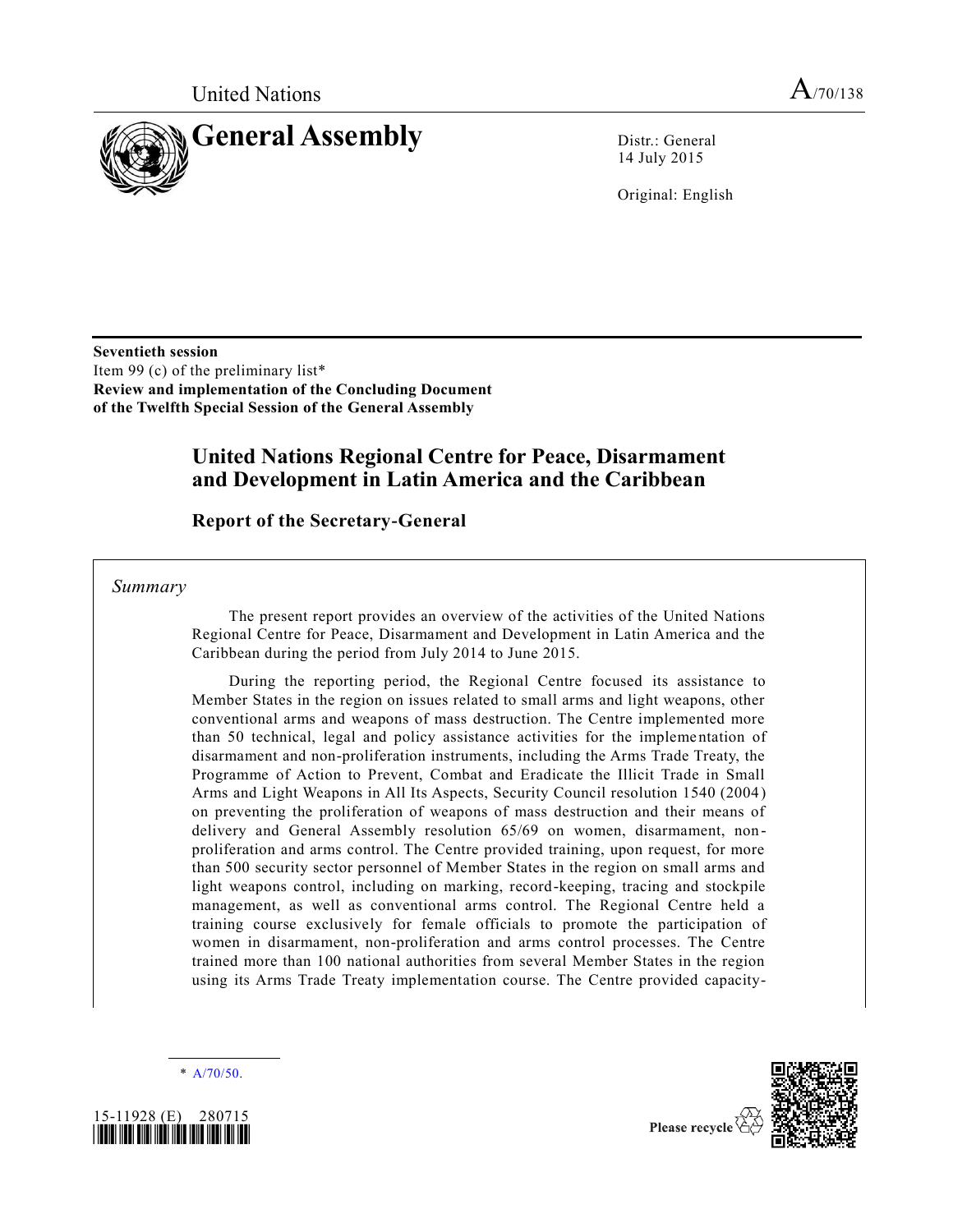building assistance to several States in the Caribbean region in their implementation of resolution 1540 (2004). The Centre also assisted States in the Caribbean region in their development of voluntary national action plans for the implementation of resolution 1540 (2004). The Secretary-General wishes to express his gratitude to the Member States and other partners that supported the Centre's operation and programmes with financial and in-kind contributions, and calls upon those that are in a position to do so to make voluntary contributions to the Centre to sustain its activities in response to the increasing requests for assistance and cooperation that it continues to receive from Member States in the region.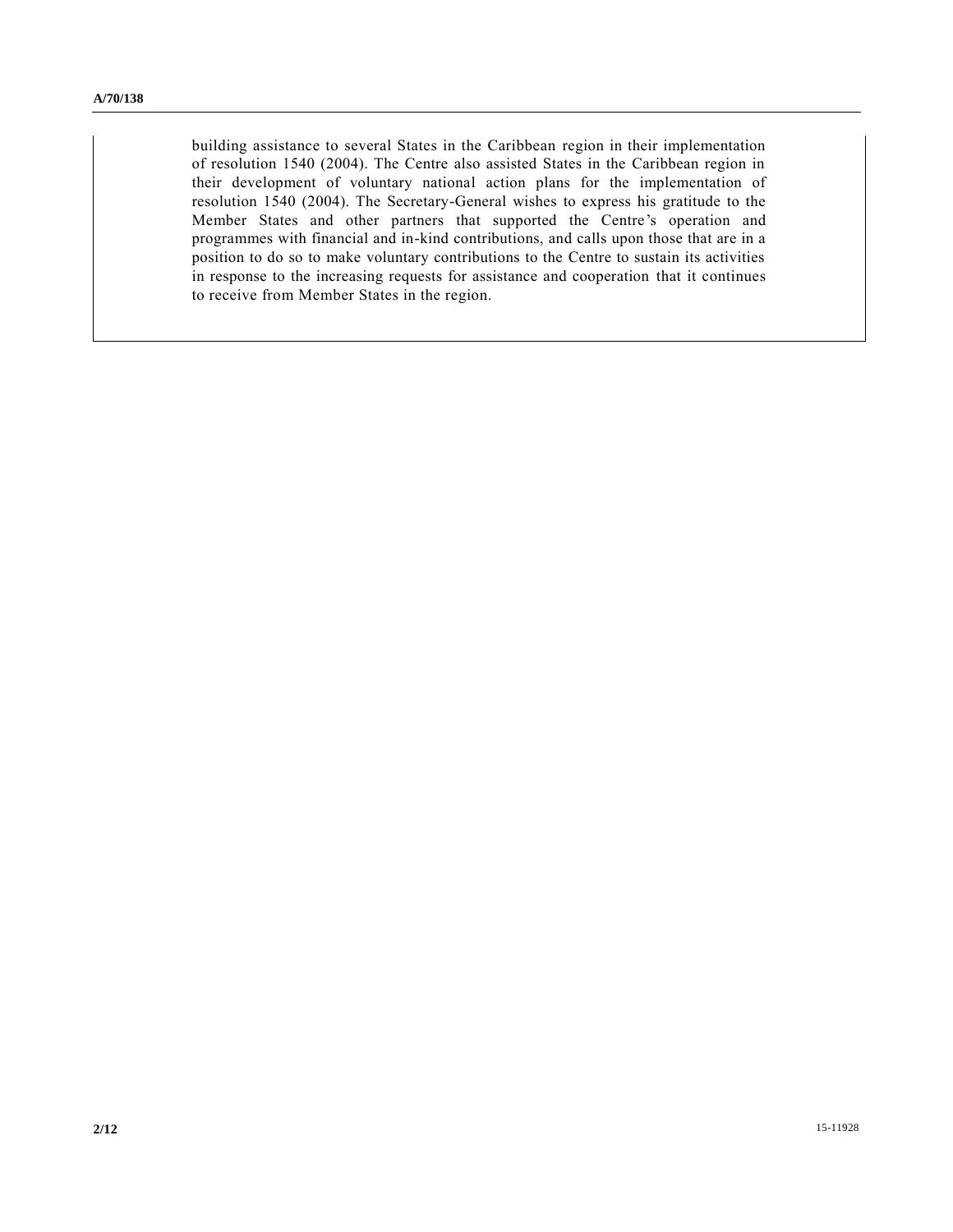### **I. Introduction**

1. In its resolution 69/72, the General Assembly reiterated its strong support for the role of the United Nations Regional Centre for Peace, Disarmament and Development in Latin America and the Caribbean in the promotion of activities of the United Nations at the regional and subregional levels to strengthen peace, disarmament, stability, security and development among its Member States, and encouraged the Centre to further develop activities in all countries of the region in the important areas of peace, disarmament and development, and to provide, upon request and in accordance with its mandate, support to Member States of the region.

2. In the same resolution, the General Assembly requested the Secretary-General to submit a report on the implementation of the resolution at its seventieth session. The present report, submitted pursuant to that request, highlights the main activities carried out by the Regional Centre from July 2014 to June 2015. A financial statement on the status of the Trust Fund for the United Nations Regional Centre for Peace, Disarmament and Development in Latin America and the Caribbean in 2014 is contained in the annex to the report.

## **II. Functioning and mandate**

3. The United Nations Regional Centre for Peace, Disarmament and Development in Latin America and the Caribbean, located in Lima, was established in 1987, pursuant to General Assembly resolution 41/60 J. The Centre is mandated to provide, upon request, substantive support for the initiatives and other activities of the Member States in the region for the implementation of measures for peace and disarmament and for the promotion of economic and social development.

### **III. Main areas of activity**

4. The Regional Centre supported Latin American and Caribbean States in their implementation of disarmament and non-proliferation instruments and adherence to international standards and norms in those fields through capacity-building assistance. The Centre undertook more than 50 policy, legal and technical assistance activities to support the efforts by States in the region to ensure the security of their citizens by preventing and combating illicit trafficking in small arms and ammunition and by implementing measures on conventional arms control.

5. The Regional Centre developed a training course for national authorities responsible for import and export regimes and the implementation of the Arms Trade Treaty. The Centre continued its specialized training programme for national security sector personnel on combating illicit trafficking in small arms and light weapons and their ammunition. The Centre also provided, upon request, legislative and policy assistance to Member States in the region in the implementa tion of Security Council resolution 1540 (2004).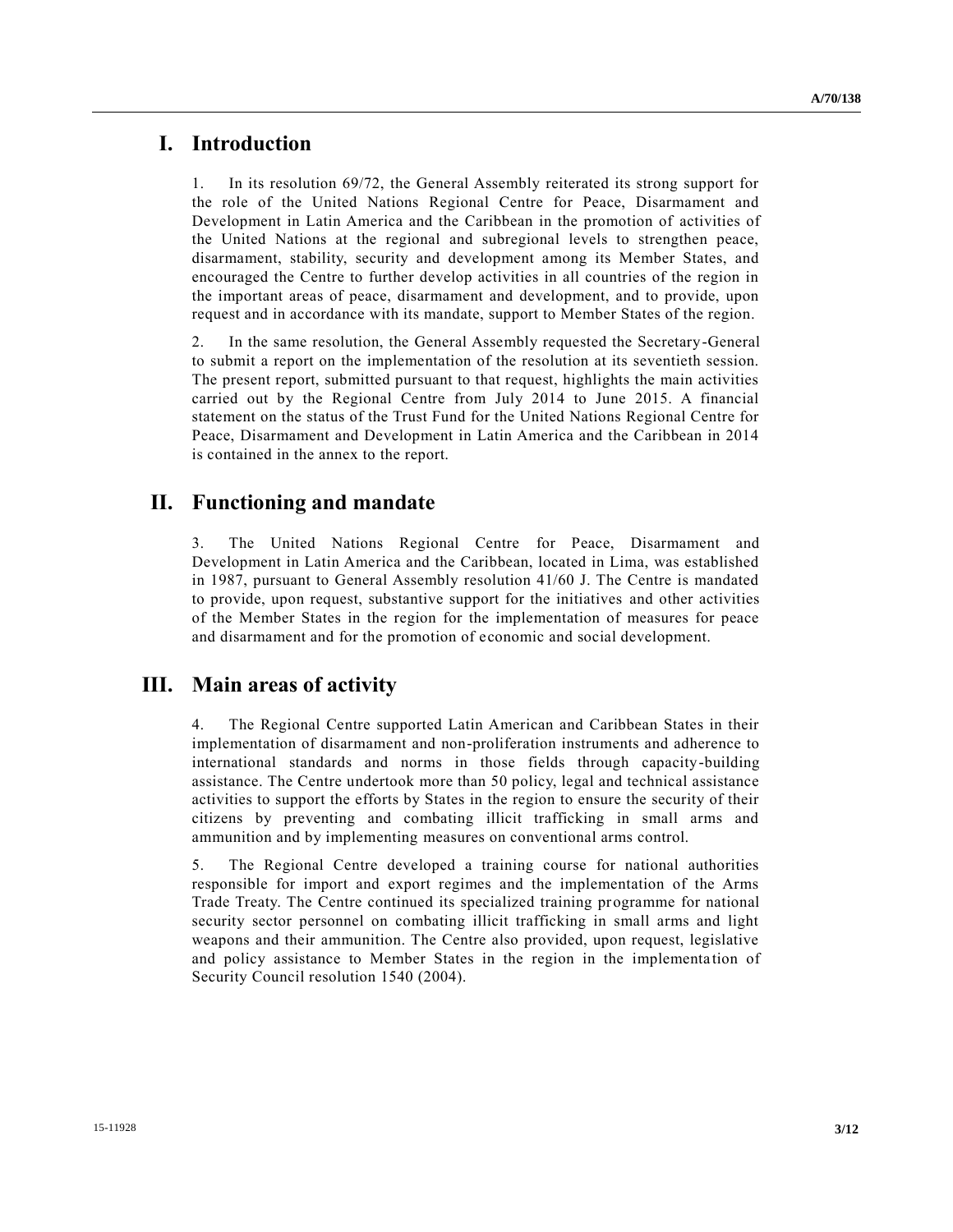### **A. Public security programme**

### **1. Regional implementation of General Assembly resolutions on women, disarmament, non-proliferation and arms control**

6. The Regional Centre implemented its project to support implementation of General Assembly resolution 65/69 on women, disarmament, non-proliferation and arms control. That project, supported financially by the Government of Australia and carried out in Peru and Mexico, included the development of related gendersensitive tools for the implementation of the Arms Trade Treaty and small arms control instruments.

7. The Regional Centre held a national course in Lima in August 2014, which trained 26 judicial officers, including 20 women, on addressing the pattern of impunity in cases of illicit small arms trafficking and related crimes, including femicides. The training strengthened the capacity of judges, prosecutors and the judicial police to combat illicit small arms trafficking. It contained a practical simulation exercise involving a case of illicit small arms trafficking and domestic violence against women. In addition, the Centre produced two concept papers containing recommendations on how best to integrate and apply a gender and child focus in the implementation of the Programme of Action to Prevent, Combat and Eradicate the Illicit Trade in Small Arms and Light Weapons in All Its Aspects and the Arms Trade Treaty, as well as an overview of existing data on armed violence, gender-based violence and small arms in Latin America and the Caribbean.

8. In partnership with Mexico, the Regional Centre held an international round table in Mexico City, in November 2014, which brought together 25 experts on gender and on conventional arms control from Governments, international organizations and non-governmental organizations. The round table reviewed good practices in incorporating gender and child-focused approaches into disarmament and arms control programmes, including arms export assessments as provided for in the Arms Trade Treaty. A risk assessment tool, developed by the Centre to help States to evaluate the risk of conventional arms and ammunition being used to commit or facilitate serious acts of gender-based violence or of violence against women and children (article 7.4 of the Treaty), served as a basis for discussions.

9. In the context of the International Day for the Elimination of Violence against Women, the Regional Centre launched the second edition of its online publication "Forces of change II". This publication showcases the stories of 100 women  $$ policymakers, diplomats, security forces officers, justice officials and civil society representatives from Latin America and the Caribbean who contributed to advancing the role of women in and their contribution to disarmament.

### **2. Supporting the implementation of the Arms Trade Treaty**

10. The Regional Centre supported the implementation of the Arms Trade Treaty through the development of new tools aimed at assisting States in the region in enhancing and standardizing the regimes related to the import and export of conventional arms, with specific reference to risk assessments and mitigation measures.

11. As part of that project, the Regional Centre developed an Arms Trade Treaty implementation course in Spanish and in English with financial support from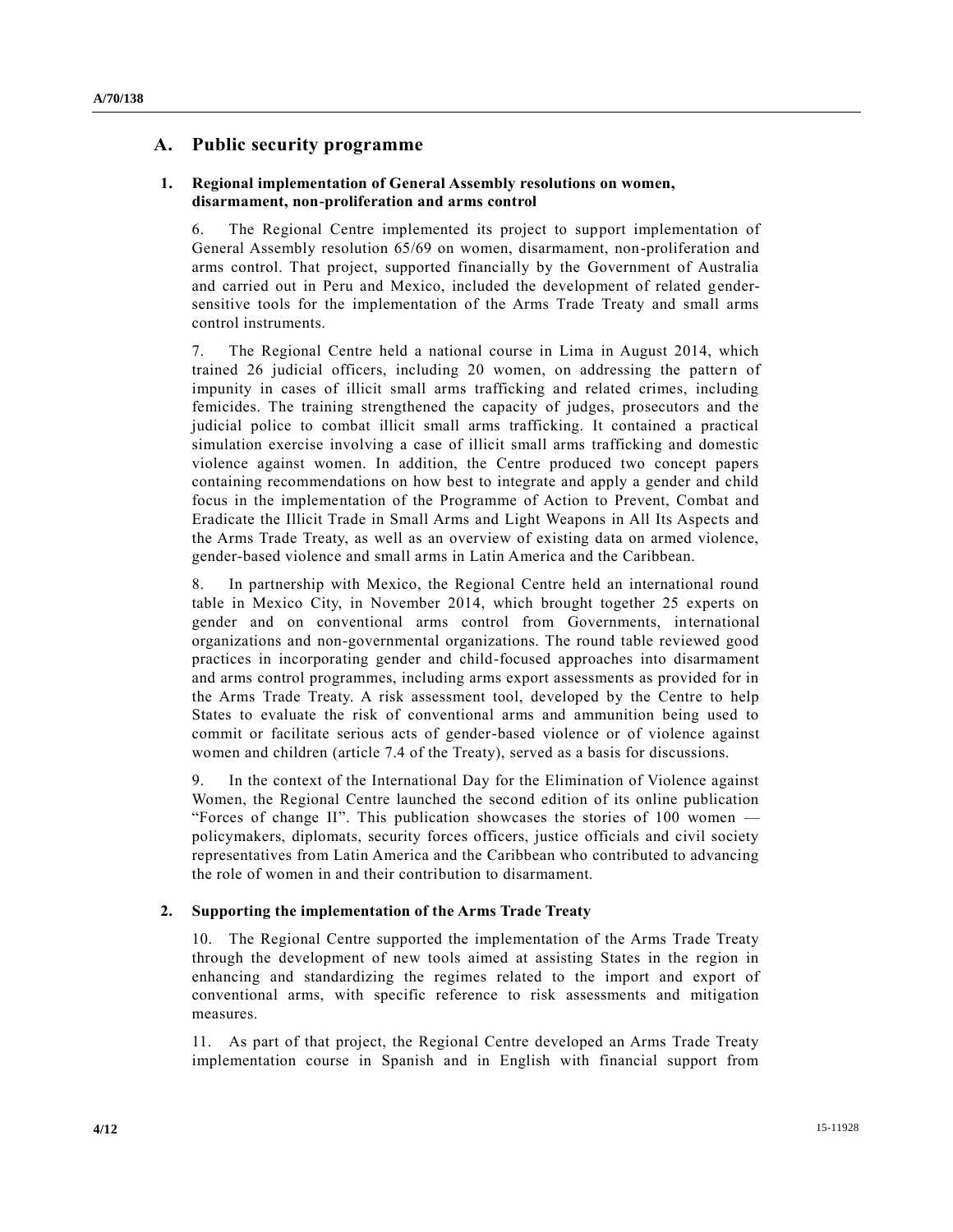Australia, Germany and Spain. The course aims to assist States in the region in creating standardized national control lists, assessing and responding to the risks of trafficking in and diversion of conventional arms and offering model standardized end-user certificates.

12. The Regional Centre applied the implementation course in one regional and three national courses, which trained 97 officials, including 28 women, from five Central American States.

#### **3. Technical assistance on small arms and ammunition**

13. The Regional Centre continued its collaboration with the Judicial Investigation Organization of Costa Rica to provide assistance to States in combating impunity in small arms trafficking cases. That included the development of a course manual dealing with issues of cooperation between actors, from intelligence operators to crime scene administrators and prosecutors, involved in the chain of custody of illicit weapons and ammunition. A three-day course on evidence management and small arms and ammunition seizures was conducted in Costa Rica in March 2015, and 28 officials, including 11 women, from various security and justice institutions of Costa Rica participated.

14. In November 2014, the Regional Centre cooperated with the Institute of Education for Sustainable Development in Guatemala in training 74 prosecutors and police officers, including 22 women, from Guatemala on conducting small armsrelated investigations.

#### **4. Promoting peaceful coexistence at the local level**

15. As part of a three-year inter agency project by the United Nations country team in Peru, which is aimed at promoting peaceful coexistence in Peru by strengthening human security and community resilience, the Regional Centre assisted in building regional and local capacities to combat illicit trafficking by providing expertise in small arms control measures and strengthening the coordination between national officials. That project, funded by the United Nations Trust Fund for Human Security, underlines the spirit of the "delivering as one" approach of the United Nations.

16. Under that project, the Regional Centre and the National Regulatory Entity for Security Services, Firearms, Ammunition and Explosives for Civil Use of Peru jointly developed a series of four capacity-building and information-sharing workshops on combating illicit small arms trafficking. More than 200 participants from the Entity, the national police, the Ministry of Public Affairs and regional, local and district authorities, including communities and districts with high crime rates, as well as representatives of civil society, including youth, participated and discussed public security policies and best practices for armed violence reduction. Those inputs will contribute to dialogue on possible areas of intervention within the United Nations joint programmes for human security.

17. With the increased privatization of security in Latin America and the Caribbean, the Regional Centre launched a new project to strengthen capacities for small arms control among the private security sector and to promote good governance in the oversight of that sector in El Salvador and Peru. The project, in cooperation with the Geneva Centre for the Democratic Control of Armed Forces,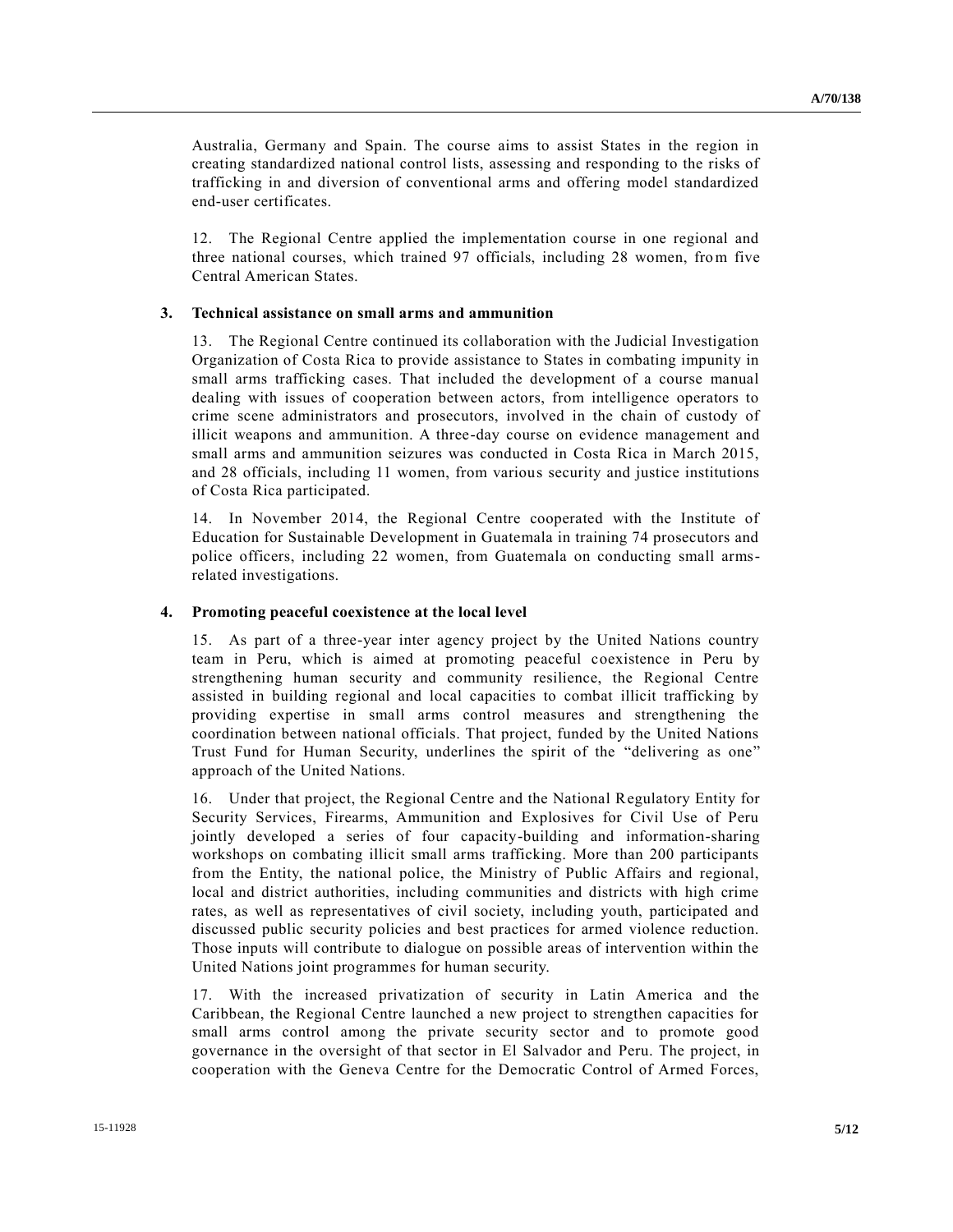addresses issues such as the linkage between the regulation of private security companies and small arms control measures, capacity-building for stockpile management and security and support for national authorities in assessing the risk of arms transfers to private security end users.

18. The Regional Centre carried out two national and one regional baseline assessments on the private security inventories of small arms and ammunition to serve as the basis for future activities under that project. The Centre hosted a national seminar in June 2015 on the International Small Arms Control Standards and the International Code of Conduct for Private Security Service Providers to familiarize 45 male and 10 female owners and senior managers of private security companies with effective standards on the control and management of small arms and ammunition.

#### **5. Small arms controls and the rule of law**

19. Robust legal frameworks are fundamental to supporting efforts to combat illicit trafficking in small arms. They are also important in aligning national legislation on small arms with international and regional instruments.

20. At the request of the Dominican Republic, the Regional Centre assisted the Government in conducting a legal review and provided recommendations on harmonizing the small arms bill of law with international and regional legal instruments, which were discussed at a workshop held by the Centre in April 2015 for 20 national authorities, including members of Congress and senior officials from the Ministries of the Interior, Defence and Foreign Affairs, among others.

21. The Regional Centre also provided legal and technical assistance to Peru, at its request, and collaborated with the National Regulatory Entity for Security Services, Firearms, Ammunition and Explosives for Civil Use and the temporary multisectoral commission in drafting a regulatory framework following the adoption of new small arms legislation by Congress in early 2015.

#### **6. Enhancing stockpile management safety and security**

22. The Regional Centre's assistance focused on building the capacity of Central and South American States to manage weapons stockpiles. In particular, the Centre contributed to the establishment of a regional training centre in Port of Spain, in collaboration with the Government of Trinidad and Tobago.

23. As part of its assistance package designed to prevent armed violence in Central America, the Regional Centre held three national technical workshops on stockpile management in Guatemala (February 2015), the Dominican Republic (April 2015) and Honduras (April 2015). The workshops trained 86 security sector officials, including 14 women, on physical security and stockpile management based on the International Small Arms Control Standards and the International Ammunition Technical Guidelines. The courses addressed definitions and classifications of small arms, ammunition and explosives, small arms proliferation and armed violence, risk management and security plans. Practical exercises were held at the conclusion of the workshops.

24. The Regional Centre undertook a multi-year project to strengthen the capacity of 14 Caribbean States to combat small arms trafficking, in particular through improved stockpile management and weapons destruction procedures. The project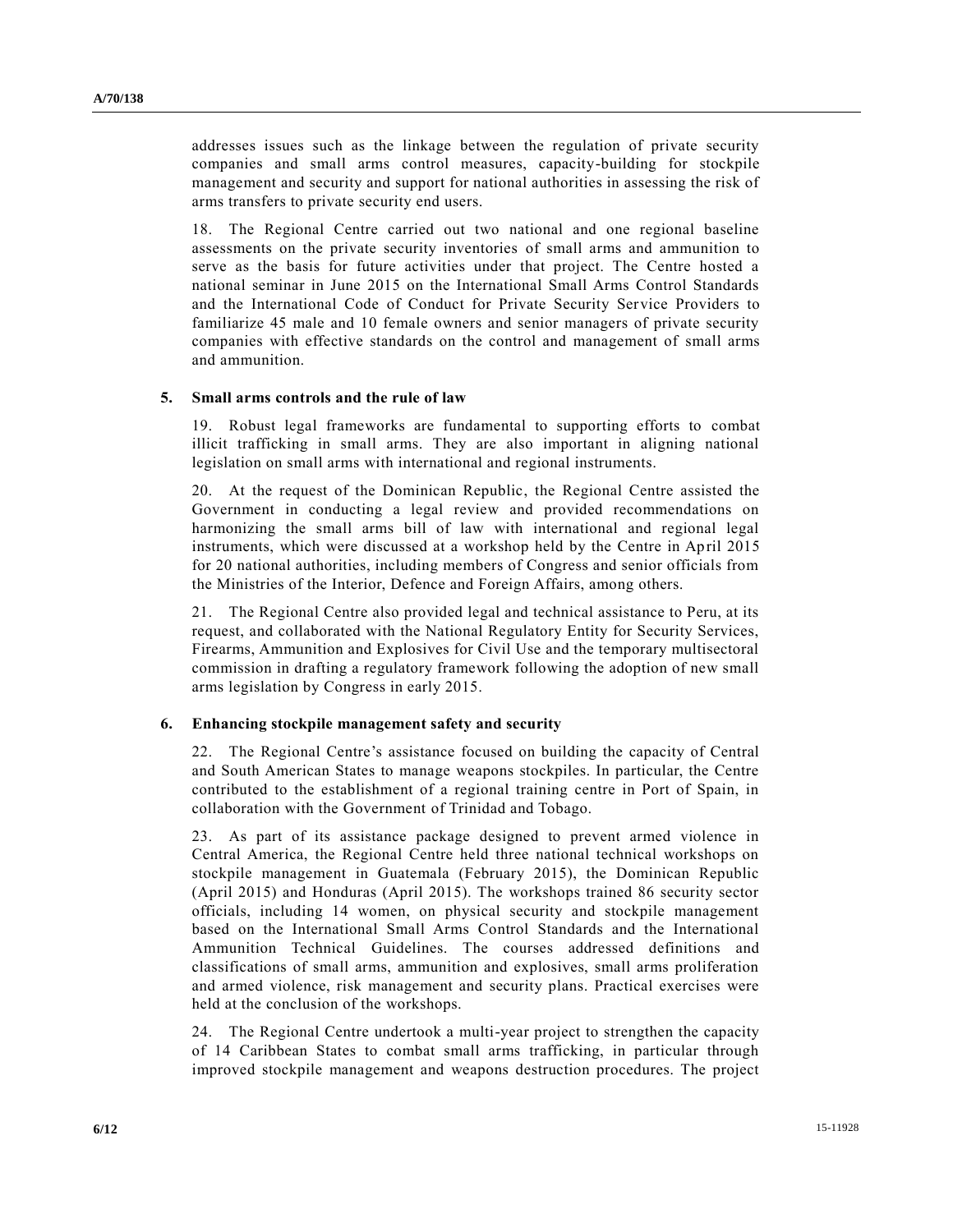led to the destruction of more than 50,000 small arms and light weapons and more than 62 tons of ammunition by States in the region. Caribbean States also benefited from the improved safety and security of 120 stockpile facilities and the training of close to 300 national officials on weapons and ammunition destruction techniques, in accordance with the International Small Arms Control Standards and the International Ammunition Technical Guidelines. Those activities contribute to reducing the likelihood of small arms and ammunition being diverted from State arsenals and, therefore, contribute to improvements in public security throughout the entire region.

25. That project also assisted 14 Caribbean States in reviewing and improving their policy and legal frameworks through support for the creation of national small arms commissions, the review of national legislation with international small arms instruments and specialized legal training for parliamentarians on combating illicit small arms trafficking.

### **7. Improving ballistics tracing capacities**

26. Adequate national operational forensic ballistics systems are complementary to effectively addressing illicit trafficking in weapons and ammunition. The Regional Centre designed a new forensic ballistics technical assistance package through which it will organize training courses, provide ballistic laboratory materials and equipment and assist in the establishment of standard operational procedures and national competency testing frameworks. That project will be implemented in the Bahamas, Barbados, Belize, the Dominican Republic, Guyana, Jamaica, Saint Kitts and Nevis and Trinidad and Tobago.

27. The Regional Centre held a regional workshop in Lima in June 2015 for representatives of eight Caribbean States to outline the objectives of the project and present the initial 24-month workplans for each of the beneficiary States. The 22 workshop participants and experts were also able to further the regional dialogue on the Regional Integrated Ballistic Information Network aimed at promoting ballistic information exchange among the Caribbean States and the Implementation Agency for Crime and Security of the Caribbean Community (CARICOM).

### **B. Supporting the implementation of multilateral instruments related to weapons of mass destruction**

### **Security Council resolution 1540 (2004)**

28. In response to requests by Caribbean States for support in the implementation of Security Council resolution 1540 (2004), the Regional Centre continued to implement its assistance programme in five Caribbean States: Belize, the Dominican Republic, Grenada, Jamaica and Trinidad and Tobago. The programme offers the technical tools and legal assistance required to effectively implement the resolution, in particular through strategic trade control regimes, legal frameworks, regional control lists and licensing protocols. The Centre contributed to strengthening border controls and risk management mechanisms through the training of security sector personnel on the identification and handling of sensitive goods related to weapons of mass destruction.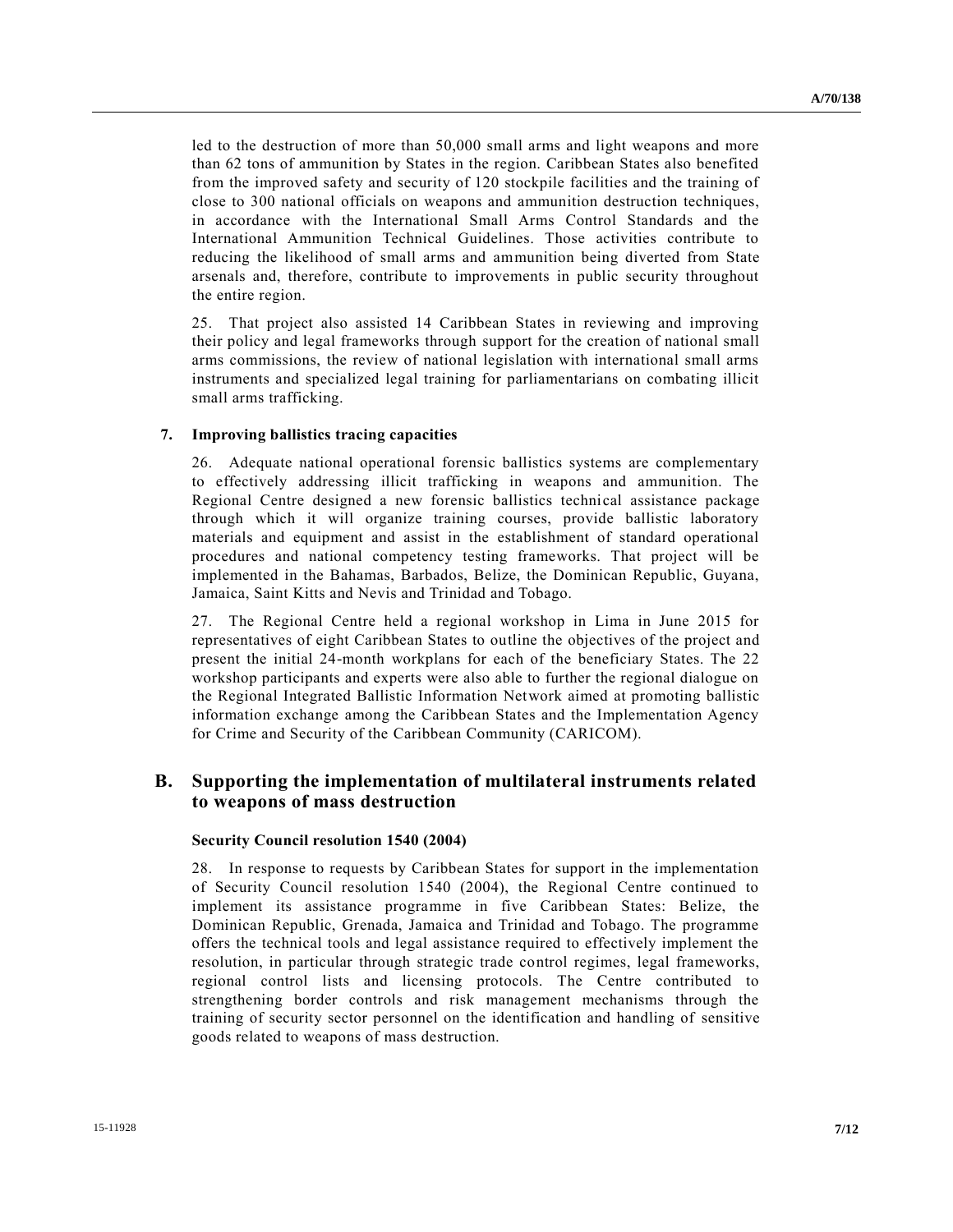#### **Strengthening legislative frameworks**

29. The Regional Centre conducted four national round tables, in Trinidad and Tobago (October 2014), Jamaica (December 2014), the Dominican Republic (January 2015) and Belize (February 2015), to discuss the findings and recommendations of the comparative legal studies with regard to resolution 1540 (2004). The studies included a comprehensive and detailed analysis of the existing legal framework in each country vis-à-vis the main international instruments relating to the resolution. The Expert Group of the Committee established pursuant to resolution 1540 and the CARICOM 1540 coordinator participated in those activities, and priorities were identified for further technical assistance that could serve as the basis for voluntary national action plans.

30. The Regional Centre also supported Grenada, Jamaica and Trinidad and Tobago in the development of new legislation and policies related to resolution 1540 (2004). The Centre held a three-day workshop in Jamaica in December 2014, during which it presented the results of its legal analysis and review of three separate draft bills of law relating to weapons of mass destruction issues. The participating 24 national representatives, including 12 women, also benefited from the technical advice of a member of the Expert Group and representatives from the Verification, Research, Training and Information Centre.

31. On 29 January 2015, in Trinidad and Tobago, the Regional Centre, in cooperation with the Ministry of National Security and proliferation financing experts from the Department of State of the United States of America, provided legal and technical assistance to 19 officials, including 12 women, involved in the implementation of paragraph 2 of resolution 1540 (2004) related to the obligation of States to adopt and enforce appropriate effective laws which prohibit, inter alia, attempts to engage in financing terrorist purposes.

32. During the reporting period, Grenada also benefited from technical legal assistance provided by the Regional Centre and the Department of Trade and Industry of South Africa on the enactment of comprehensive legislation on non-proliferation and on the drafting and effective implementation of control lists.

### **Supporting the formulation of national action plans**

33. The Regional Centre assisted Grenada in its development of a voluntary national action plan for the implementation of resolution 1540 (2004), with special emphasis on export controls and border security. Grenada presented its plan in March 2015. The Centre also provided policy advice and expert assistance to the Dominican Republic in creating a national inter-agency working group responsible for developing its voluntary national action plan.

#### **Inter-institutional coordination and cooperation**

34. The Regional Centre provided capacity-building assistance, in particular on legislative and policy-related issues, to assist States in implementing commitments made under various weapons of mass destruction instruments.

35. In collaboration with the International Maritime Organization (IMO), a twoday technical tabletop exercise was held in Grenada in October 2014 on enhancing risk management in the maritime domain. Discussions revolved around the training needs and institutional challenges and priorities facing the country with respect to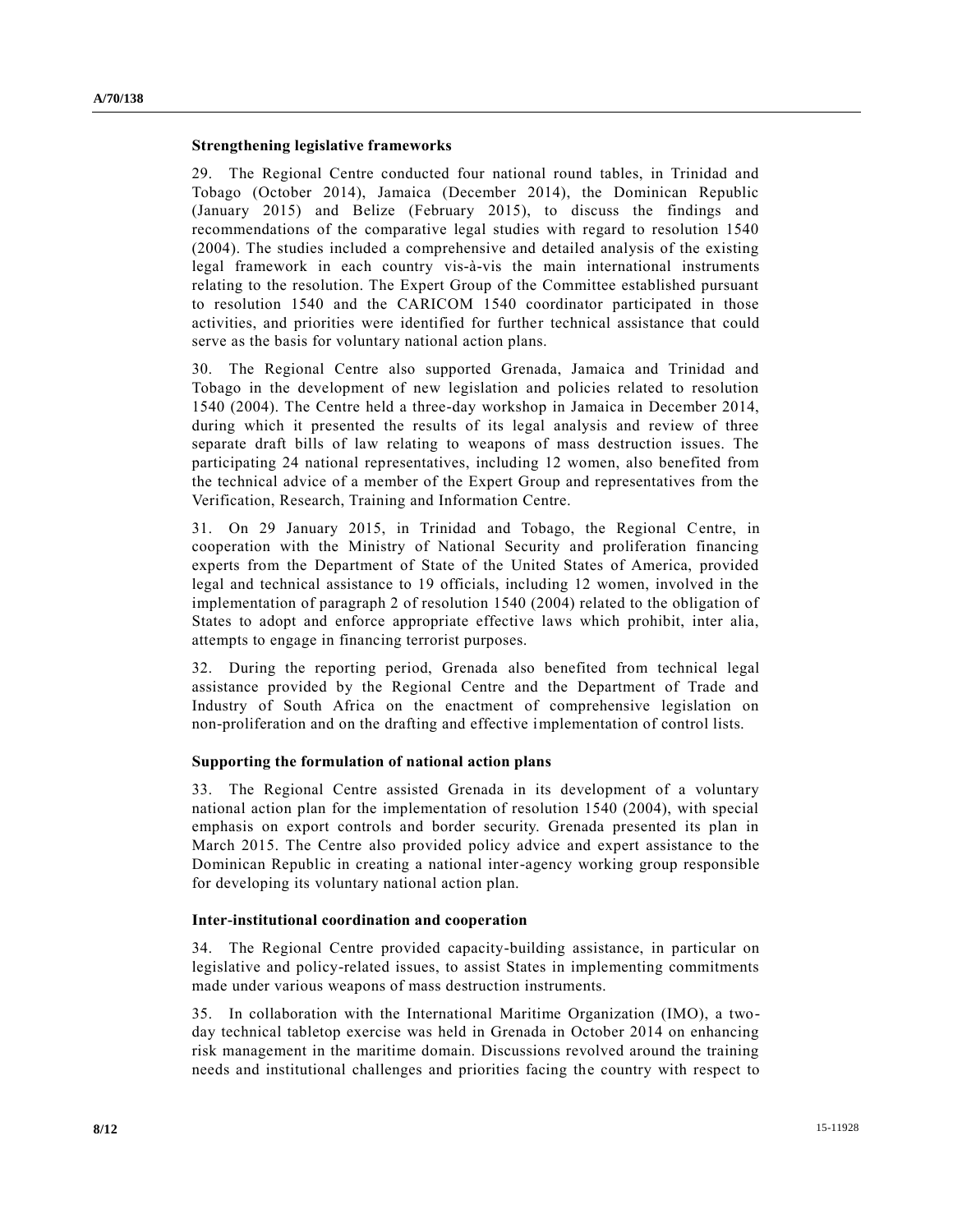how best to implement effective border control measures to enhance security at ports and identify effective ways to deal with small vessel security. Crisis management training and risk management, along with the development of protocols and contingency plans, were highlighted as priorities by the participating government officials.

36. In another collaborative effort, the Regional Centre worked with the International Criminal Police Organization and the United States Federal Bureau of Investigation to train security sector personnel in Trinidad and Tobago on the detection and handling of sensitive dual-use chemical materials and improvised explosives at a three-day national workshop held in Port of Spain in March 2015. Training was provided to more than 30 participants from the police force, defence force, customs and excise, the port authority, special forces and the fire department on the identification and handling of some of the main chemicals and potentially explosive material available.

### **Promoting regional dialogue**

37. The Regional Centre hosted a regional seminar in Lima in March 2015 to promote the exchange of information and best practices in the priority areas of the adoption of control lists, existing legal frameworks and potential challenges in the region. More than 30 representatives, including 18 women, from five Caribbean States participated. Members of the Expert Group of the Committee established pursuant to resolution 1540 (2004), representatives from CARICOM, IMO, the Department of State of the United States, the Organization of American States (OAS), the University of Georgia, the Stimson Centre and the Verification, Research, Training and Information Centre, among others, as well as representatives from neighbouring countries, also attended.

38. The Office for Disarmament Affairs and its Regional Centre held a regional workshop in Peru in November 2014 on establishing appropriate controls over related materials in the areas of accounting for or securing, and physical protection related to, nuclear, chemical or biological weapons. The workshop brought together 48 representatives from States, regional and international organizations, the donor community and United Nations agencies.

## **IV. Staffing, financing and administration**

### **A. Finances**

**\_\_\_\_\_\_\_\_\_\_\_\_\_\_\_\_\_\_**

39. In accordance with General Assembly resolution 41/60 J, the Regional Centre was established on the basis of existing resources and voluntary contributions made by Member States and interested organizations for its core and programme activities. In 2014, voluntary contributions to the Centre's Trust Fund were received in the amount of  $$331,225$ .<sup>1</sup> The Centre also benefited from funds made available through the United Nations Trust Fund for Human Security (\$83,901.91), with the support of the regional government of La Libertad in Peru. The Secretary-General wishes to express his gratitude to the Centre's donors for their continued financial

<sup>1</sup> Australia (\$102,265), Germany (\$191,931.05), Guyana (\$1,031.48), Mexico (\$5,000), Panama (\$1,000) and Peru (\$29,998.76).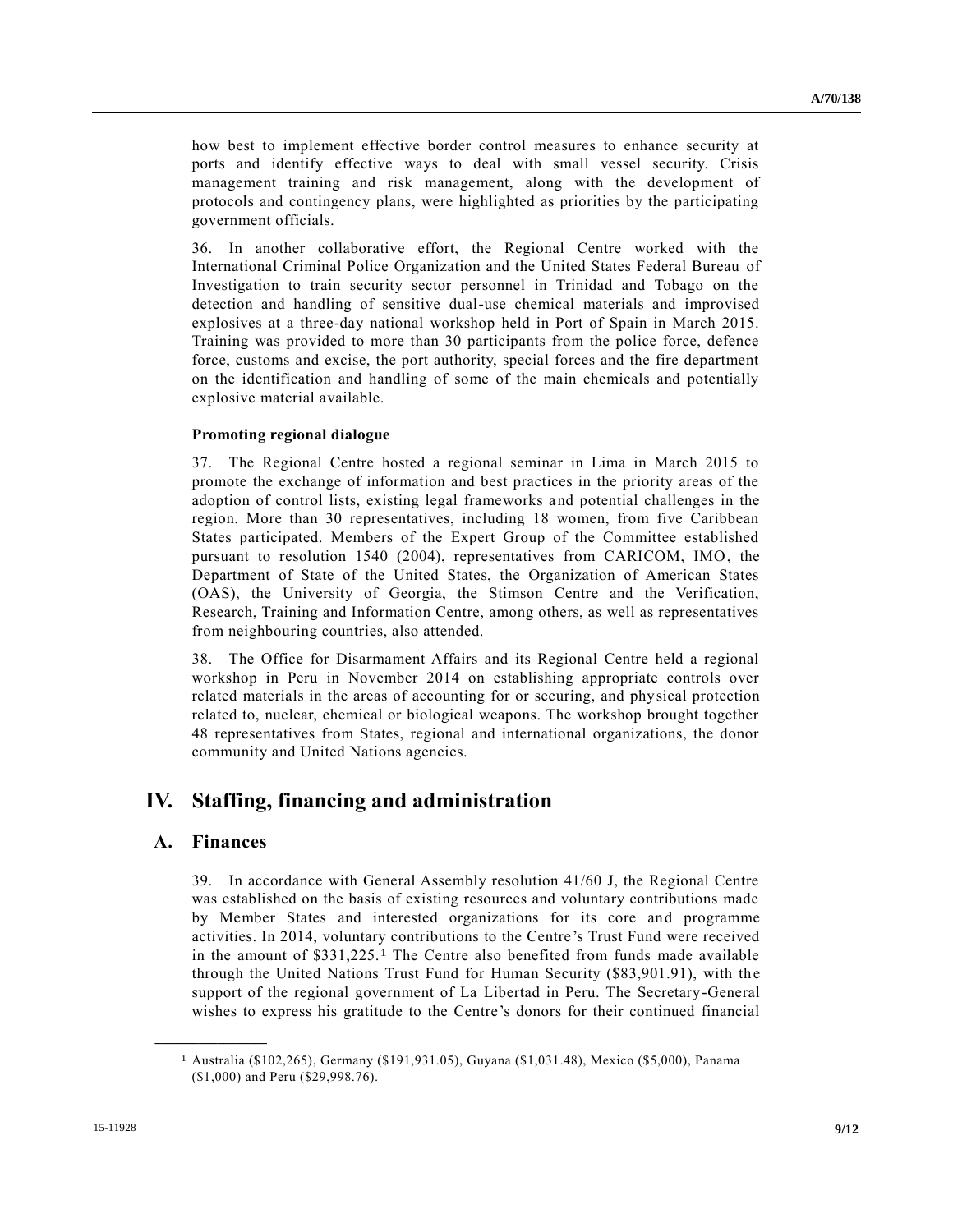support, in particular the Governments of Australia and Germany. Those contributions enabled the Centre to continue to assist Member States in the region, upon request.

40. The Secretary-General also wishes to express his appreciation to the States of the region, including Guyana, Mexico, Panama and Peru, for their financial contributions to the Regional Centre. The Secretary-General is also grateful for the financial contributions received from the United Nations Trust Fund for Human Security and the regional government of La Libertad. The Secretary-General continues to encourage direct financial contributions to the Centre from Latin American and Caribbean States as a clear indication of the value that Member States attribute to the Centre's expertise and technical assistance.

41. The Regional Centre also benefited from close cooperation and joint undertakings with its partners, such as CARICOM, the Central American Programme on Small Arms Control, the Royal Canadian Mounted Police, the Small Arms Survey, OAS, the United Nations Development Programme, the Bureau of Alcohol, Tobacco, Firearms and Explosives of the United States and the Verification Research, Training and Information Centre. Those partners provided the Centre with in-kind or financial contributions, as well as contributions through cost-sharing agreements, which greatly assisted in the implementation of activities.

42. The Secretary-General wishes to thank all States and partners for their generous financial contributions to the Regional Centre and encourages their continuous support to ensure that the Centre can continue to provide technical and capacity-building assistance to Member States in the region, upon request, in fulfilling its mandate. Information on the status of the trust fund for the Centre for 2014 is contained in the annex to the present report.

### **B. Staffing and administration**

43. During the reporting period, the Regional Centre recruited eight experts to implement its public security programme, including the ballistics, private security and Arms Trade Treaty projects, all of which are aimed at bolstering the implementation of the various international instruments and enhancing public security in the region.

44. The Regional Centre also added two staff to its non-proliferation programme to expand its technical assistance to Member States to support the impleme ntation of instruments related to weapons of mass destruction, including Security Council resolution 1540 (2004).

45. The Regional Centre also recruited three new staff members through extrabudgetary resources to provide administrative and logistical support for the implementation of the project.

46. The Regional Centre continued to implement its 2013-2015 strategic plan. The plan encompasses the strengthening and sustaining of its public security programme and activities, as well as the expansion of its disarmament assistance in support of the non-proliferation of weapons of mass destruction. The Centre has also begun to prepare its 2016-2018 strategic plan, building on its current activities and projects.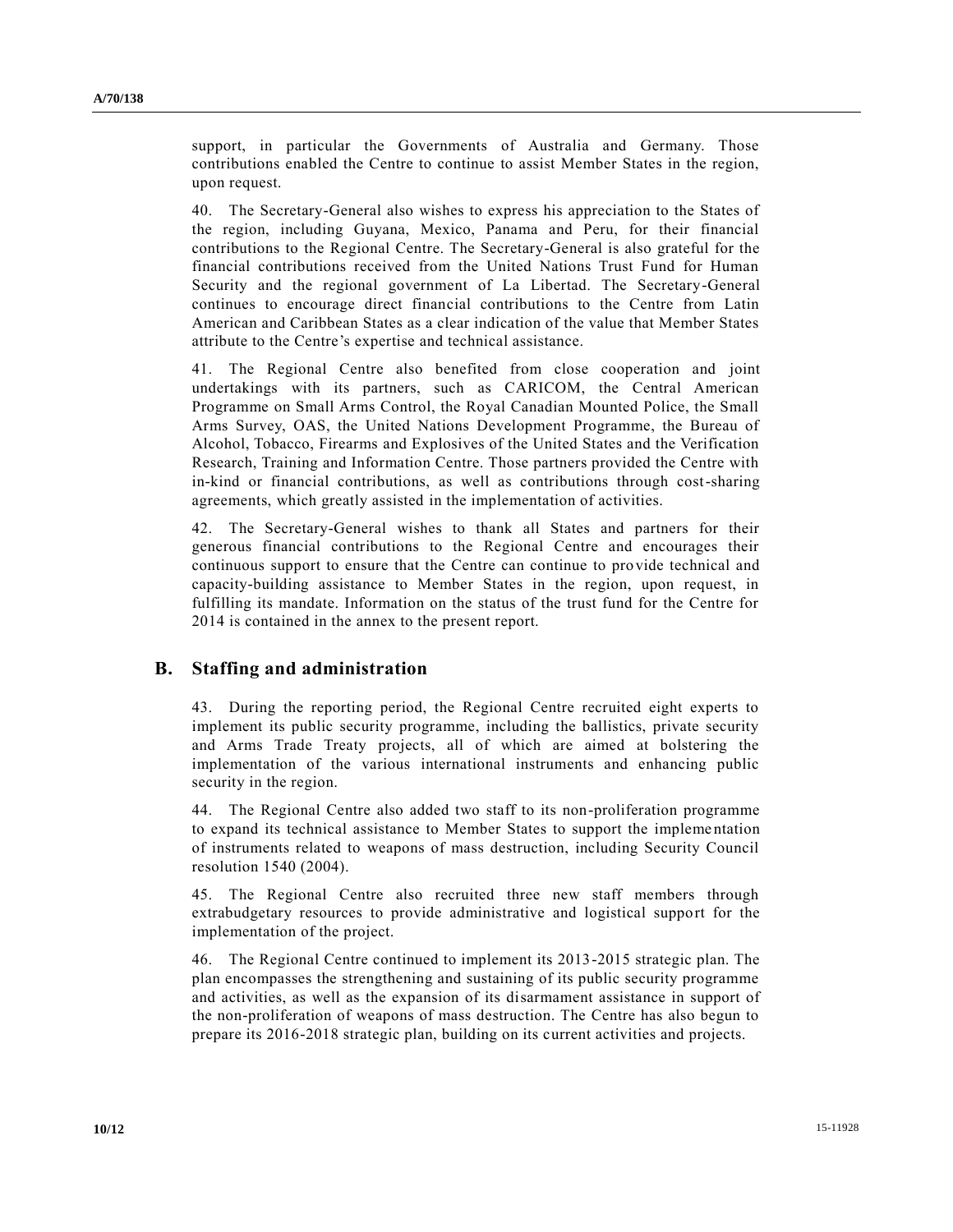## **V. Conclusion**

47. During the reporting period, the Regional Centre undertook and/or took part in more than 50 substantive activities in the fields of conventional arms control, public security and non-proliferation, benefiting more than 800 national representatives. Twenty new requests were received from Member States in the region and partners for assistance in and the delivery of practical disarmament activities, as well as support for measures to combat the proliferation of weapons of mass destruction.

48. The Regional Centre promoted the participation and role of women in disarmament, non-proliferation and arms control by providing increased access to specialized training for female security sector officials and policy decision makers, as well as showcasing their contribution through women's publications.

49. The Regional Centre was requested to expand its technical assistance to Member States to new areas, ranging from small arms and ammunition tracing and evidence management to import/export controls, with a view to promoting effective implementation of the Arms Trade Treaty, as well as regional and international small arms instruments. In addition, the Centre continued to support the implementation of Security Council resolution 1540 (2004) through its ongoing support for Caribbean States in the strengthening of their legal frameworks.

50. The Secretary-General reiterates his call to those Member States and other partners in a position to do so to provide the Regional Centre with the necessary financial and in-kind support, including direct financial contributions from Latin American and Caribbean States, to ensure that it can continue to carry out its mandate effectively and serve the needs of Member States in the region. The Secretary-General also encourages States to continue to fully utilize the Centre's expertise and experiences in their joint efforts to promote peace, security and disarmament in the region.